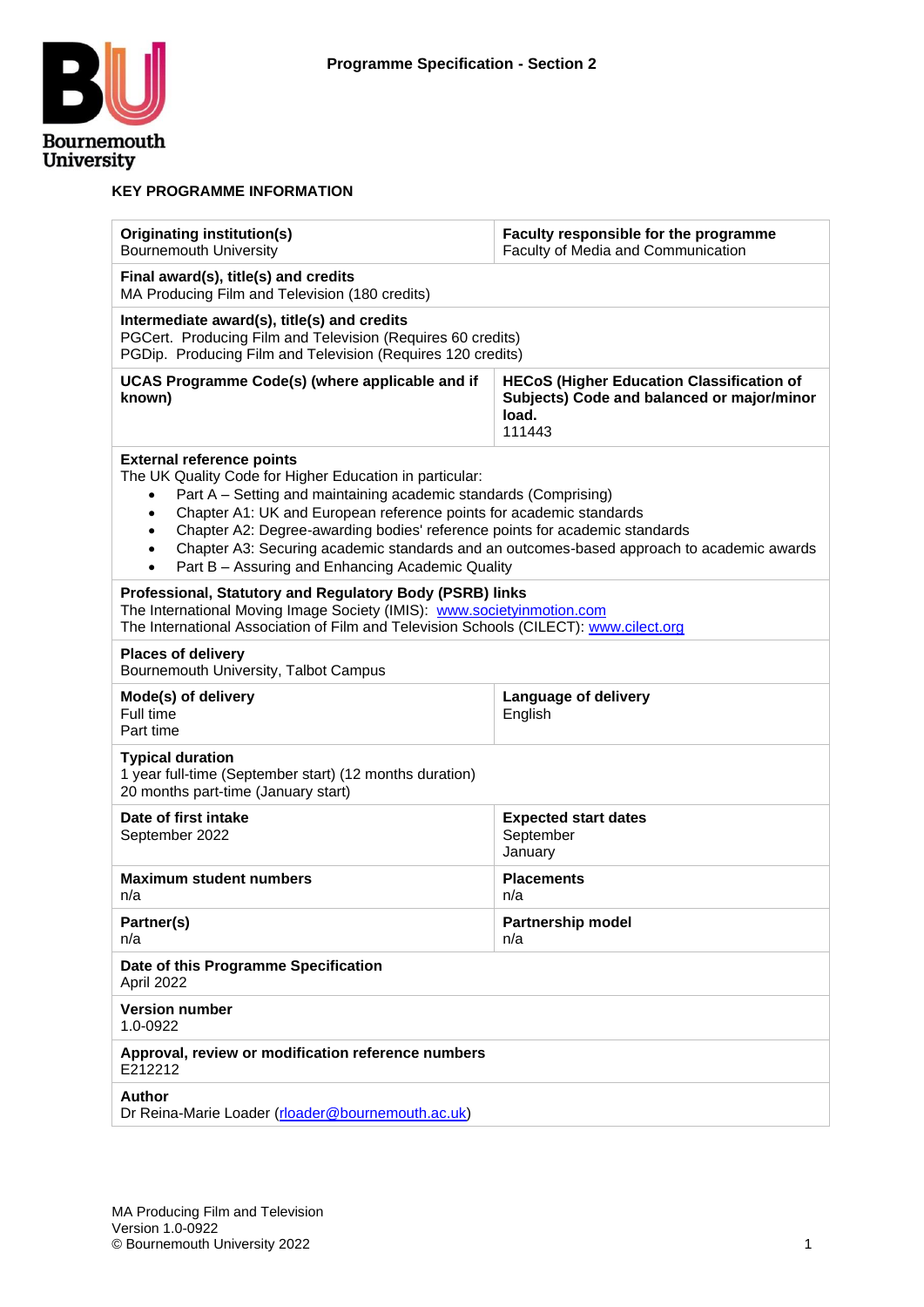# **PROGRAMME STRUCTURE**

| Stage 1 / Level 7                             |       |                                            |      |                           |                     |                                                |                               |                                    |  |  |  |  |
|-----------------------------------------------|-------|--------------------------------------------|------|---------------------------|---------------------|------------------------------------------------|-------------------------------|------------------------------------|--|--|--|--|
| Unit Name                                     | Core/ | No. of<br><b>Option Credits Weightings</b> |      | <b>Assessment Element</b> |                     | <b>Expected</b><br><b>Contact</b><br>hours per | Unit<br><b>Version</b><br>No. | <b>HECoS</b><br>Code<br>(plus bal- |  |  |  |  |
|                                               |       |                                            | Exam | <b>Cwk</b>                | Cwk<br>$\mathbf{2}$ | lunit                                          |                               | anced or<br>major/ minor<br>load)  |  |  |  |  |
| Storytelling                                  | Core  | 20                                         |      | 100%                      |                     | 20                                             | 1.0                           | 100058                             |  |  |  |  |
| Approaches to Industry                        | Core  | 20                                         |      | 100%                      |                     | 20                                             | 1.0                           | 100443                             |  |  |  |  |
| The Producer's<br>Development Process         | Core  | 40                                         |      | 100%                      |                     | 55                                             | 1.0                           | 100443                             |  |  |  |  |
| 'Making it happen': Selling<br>Creative Ideas | Core  | 40                                         |      | 100%                      |                     | 55                                             | 1.0                           | 100443                             |  |  |  |  |

**Progression requirements:** Requires 120 credits at Level 7

#### **Exit qualification:**

Postgraduate Certificate (PG Cert Producing Film and Television) requires 60 credits at Level 7 Postgraduate Diploma (PG Dip Producing Film and Television) requires 120 credits at Level 7

| Stage 2 / Level 7                          |                                                             |        |      |                                                                                          |           |                                      |                                    |                                    |  |  |  |  |
|--------------------------------------------|-------------------------------------------------------------|--------|------|------------------------------------------------------------------------------------------|-----------|--------------------------------------|------------------------------------|------------------------------------|--|--|--|--|
| <b>Unit Name</b>                           | Core/                                                       | No. of |      | <b>Assessment Element Expected</b><br><b>Option Credits Weightings</b><br><b>Contact</b> | hours per | <b>Unit</b><br><b>Version</b><br>No. | <b>HECoS</b><br>Code<br>(plus bal- |                                    |  |  |  |  |
|                                            |                                                             |        | Exam | Cwk                                                                                      | Cwk<br>2  | lunit                                |                                    | lanced or<br>major/ minor<br>load) |  |  |  |  |
| Media Production<br><b>Masters Project</b> | Core                                                        | 60     |      | 100%                                                                                     |           | 10                                   | 1.0                                | 100443                             |  |  |  |  |
|                                            | <b>Exit qualification:</b> MA Producing Film and Television |        |      |                                                                                          |           |                                      |                                    |                                    |  |  |  |  |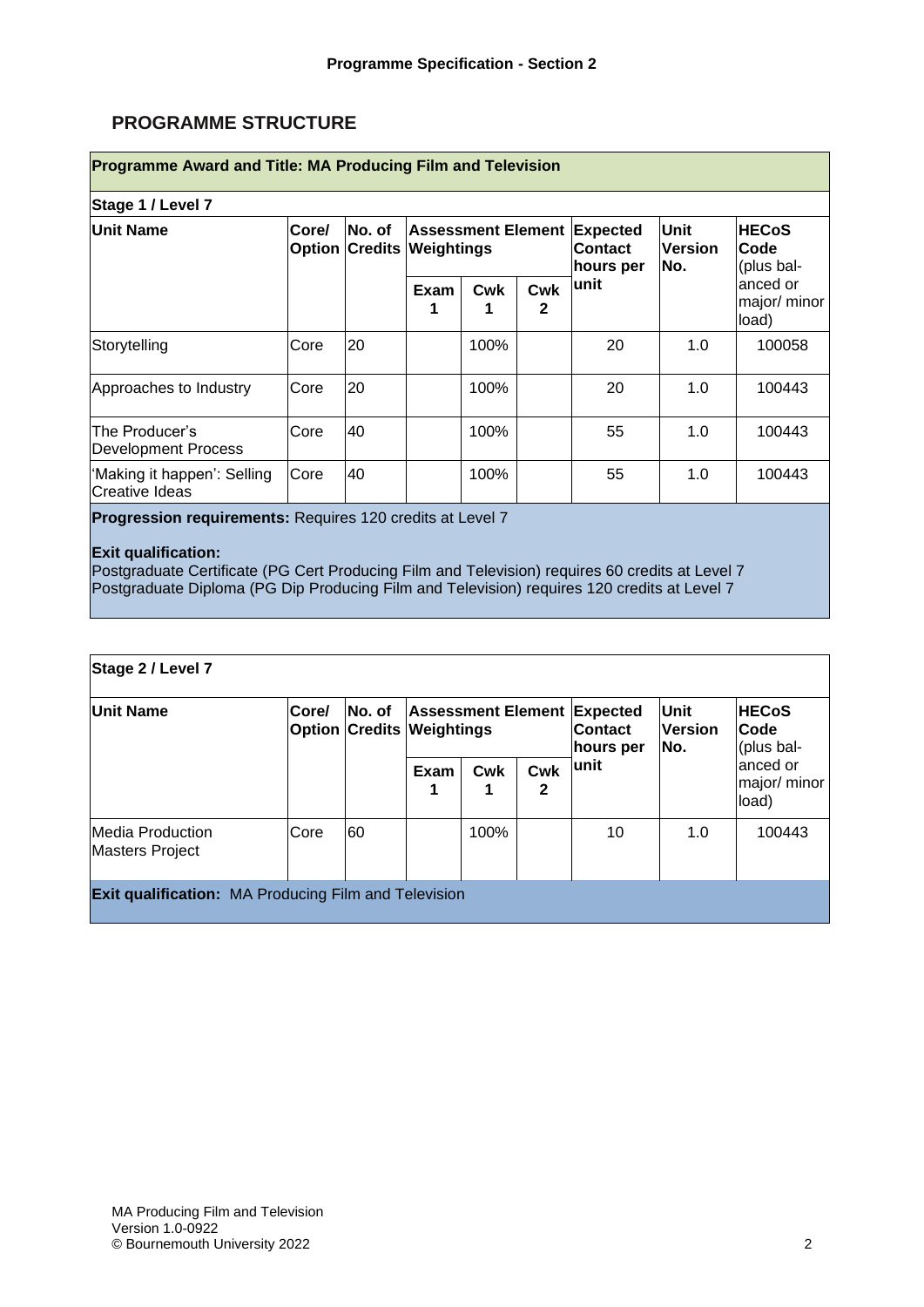### **AIMS OF THE DOCUMENT**

The aims of this document are to:

- define the structure of the programme;
- specify the programme award titles;
- identify programme and level learning outcomes:
- articulate the regulations governing the awards defined within the document.

#### **AIMS OF THE PROGRAMME**

The MA Producing Film and Television programme aims to cultivate enthusiastic graduates able to conceptualise, develop, execute and critically assess innovative projects with a deep understanding of creative media cultures from a producer's perspective. The programme emphasises the producer's role in developing well-researched and creative projects that are, importantly, achievable within an everchanging industry context. From this perspective, specific focus is placed on enhancing conceptual thinking through a practical, hands-on learning experience.

Across the programme, students will develop their abilities to communicate their practical intentions effectively via a diverse range of methods, including for example collaborative workshops, pitching sessions and the production of unit-relevant artifacts. Students will integrate critical analysis skills with creative development practice in order to professionally manage projects at a standard that demonstrates thought-provoking originality, intellectual rigor and industry awareness.

### **ALIGNMENT WITH THE UNIVERSITY'S STRATEGIC PLAN**

This programme is informed by and aligned with the BU 2025 strategic plan and fusion ethos to inspire learning, advance knowledge and enrich society through the fusion of education, research and practice. The BU 2025 values of excellence, inclusivity, creativity and responsibility are woven throughout the programme.

#### **LEARNING HOURS AND ASSESSMENT**

Bournemouth University taught programmes are composed of units of study, which are assigned a credit value indicating the amount of learning undertaken. The minimum credit value of a unit is normally 20 credits, above which credit values normally increase at 20-point intervals. 20 credits is the equivalent of 200 study hours required of the student, including lectures, seminars, assessment and independent study. 20 University credits are equivalent to 10 European Credit Transfer System (ECTS) credits.

The assessment workload for a unit should consider the total time devoted to study, including the assessment workload (i.e., formative and summative assessment) and the taught elements and independent study workload (i.e., lectures, seminars, preparatory work, practical activities, reading, critical reflection and *practice*).

Assessment per 20 credit unit should normally consist of 3,000 words or equivalent. Dissertations and Level 6 and 7 Final Projects are distinct from other assessment types. The word count for these assignments is 5,000 words per 20 credits, recognising that undertaking an in-depth piece of original research as the capstone to a degree is pedagogically sound.

#### **STAFF DELIVERING THE PROGRAMME**

Students will usually be taught by a combination of senior academic staff with others who have relevant expertise including – where appropriate according to the content of the unit – academic staff, qualified professional practitioners, demonstrators/technicians and research students.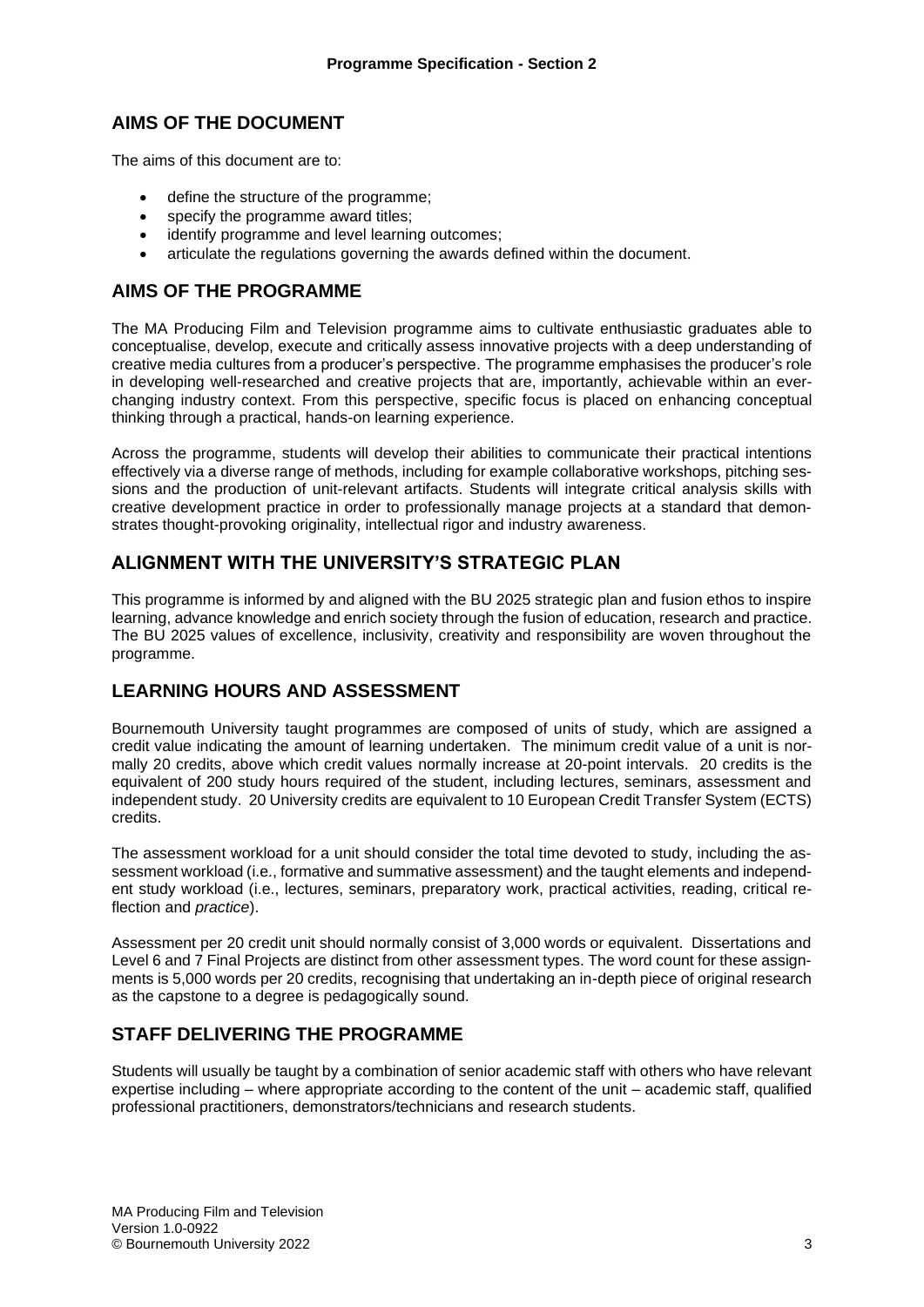## **INTENDED LEARNING OUTCOMES – AND HOW THE PROGRAMME ENABLES STUDENTS TO ACHIEVE AND DEMONSTRATE THE INTENDED LEARNING OUT-COMES**

## **PROGRAMME AND LEVEL 7 INTENDED PROGRAMME OUTCOMES**

|           | A: Subject knowledge and understanding<br>This programme/level/ provides opportunities for students to<br>develop and demonstrate knowledge and understanding of:                                         | The following learning and teaching and<br>assessment strategies and methods en-<br>able students to achieve and to demon-<br>strate the programme/level learning out-<br>comes: |  |  |  |  |  |  |  |
|-----------|-----------------------------------------------------------------------------------------------------------------------------------------------------------------------------------------------------------|----------------------------------------------------------------------------------------------------------------------------------------------------------------------------------|--|--|--|--|--|--|--|
| A1        | Critical and practical processes within an ever-changing<br>industry context and their relationship to the professional<br>role of the film and/or television producer;                                   | Learning and teaching strategies and<br>methods (referring to numbered In-<br>tended Learning Outcomes):                                                                         |  |  |  |  |  |  |  |
| A2        | Historical and contemporary developments guiding prac-<br>tical decision-making during the development of screen-<br>based creative projects;                                                             | Seminars $(A1 - A4)$ ;<br>Workshops $(A1 - A4)$ ;<br>$\bullet$<br>Supervision (A1 - A4);<br>$\bullet$                                                                            |  |  |  |  |  |  |  |
| A3<br>A4  | Legal, financial, ethical principles guiding the develop-<br>ment and implementation of creative industry projects;<br>Production strategies needed for the effective conceptu-                           | Independent research, including<br>direct reading $(A1 - A4)$ ;<br>Use of the VLE.<br>$\bullet$                                                                                  |  |  |  |  |  |  |  |
|           | alisation and communication of creative projects within<br>specific historical, cultural and economic contexts.                                                                                           | Assessment strategies and methods<br>(referring to numbered Intended Learn-<br>ing Outcomes):                                                                                    |  |  |  |  |  |  |  |
|           |                                                                                                                                                                                                           | Course work, including the produc-<br>tion of artefacts and the delivery of<br>oral presentations $(A1 - A4)$ .                                                                  |  |  |  |  |  |  |  |
|           |                                                                                                                                                                                                           |                                                                                                                                                                                  |  |  |  |  |  |  |  |
|           | <b>B: Intellectual skills</b>                                                                                                                                                                             | The following learning and teaching and                                                                                                                                          |  |  |  |  |  |  |  |
|           | This programme/level provides opportunities for students to:                                                                                                                                              | assessment strategies and methods en-<br>able students to achieve and to demon-<br>strate the programme/level outcomes:                                                          |  |  |  |  |  |  |  |
| <b>B1</b> | Evaluate the viability of creative ideas through critical<br>analysis and practical enquiry;                                                                                                              | Learning and teaching strategies and<br>methods (referring to numbered In-                                                                                                       |  |  |  |  |  |  |  |
|           | <b>B2</b> Cultivate analytical skills required for the successful<br>evaluation and implementation of creative projects both<br>in terms of their creative originality and financial sustain-<br>ability; | tended Learning Outcomes):<br>Seminars (B1 - B4);<br>Workshops (B1 - B4);<br>$\bullet$<br>Supervision (B1 - B4);<br>$\bullet$                                                    |  |  |  |  |  |  |  |
| <b>B3</b> | Foster a sensitivity to develop media projects that recog-<br>nise the importance of production ethics, diversity, inclu-<br>sivity and sustainability within screen-based industries;                    | Independent research, including<br>direct reading $(B1 - B4)$ ;<br>Use of the VLE $(B1 - B4)$ .<br>$\bullet$                                                                     |  |  |  |  |  |  |  |
| B4        | Independently conceptualise creative ideas that engage<br>with narrative codes and conventions as well as contem-<br>porary industry practices in original and thought-provok-<br>ing ways.               | Assessment strategies and methods<br>(referring to numbered Intended Learn-<br>ing Outcomes):                                                                                    |  |  |  |  |  |  |  |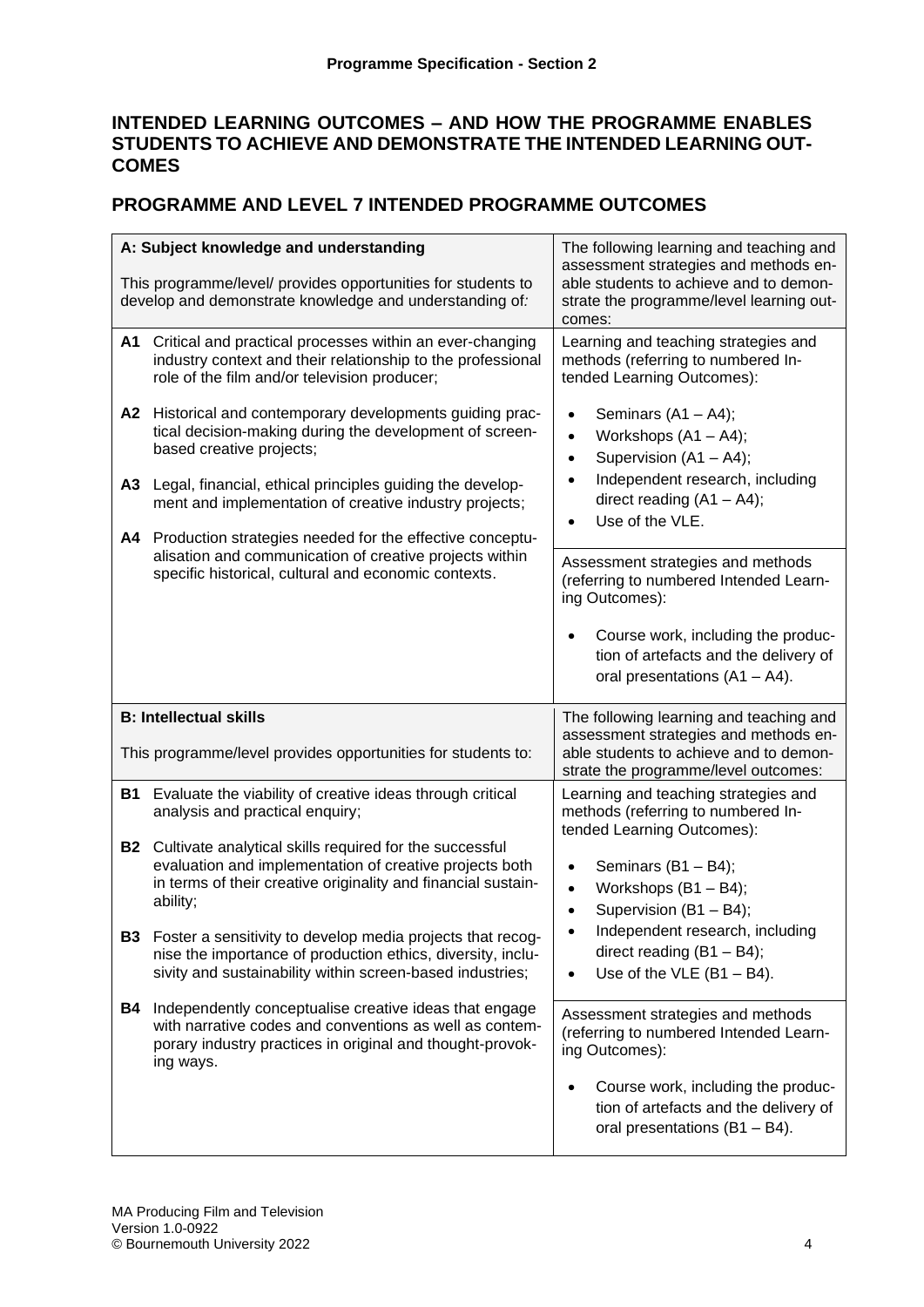|    | <b>C: Practical skills</b>                                                                                                                                                                                                                                                       | The following learning and teaching and                                                                                                                                                            |  |  |  |  |  |  |
|----|----------------------------------------------------------------------------------------------------------------------------------------------------------------------------------------------------------------------------------------------------------------------------------|----------------------------------------------------------------------------------------------------------------------------------------------------------------------------------------------------|--|--|--|--|--|--|
|    | This programme/level provides opportunities for students to:                                                                                                                                                                                                                     | assessment strategies and methods en-<br>able students to achieve and to demon-<br>strate the programme/level learning out-<br>comes:                                                              |  |  |  |  |  |  |
| C1 | Develop well-rounded creative artefacts that demon-<br>strate a thorough engagement with industry relevant<br>practical approaches;                                                                                                                                              | Learning and teaching strategies and<br>methods (referring to numbered In-<br>tended Learning Outcomes):                                                                                           |  |  |  |  |  |  |
| C3 | C2 Deliver (from the perspective of the producer) autono-<br>mous work that demonstrates a critical engagement with<br>and practical understanding of screen-based industries<br>in an articulate as well as visual manner;<br>Conceptualise, plan, organise and execute complex | Seminars $(C1 - C4)$ ;<br>$\bullet$<br>Workshops $(C1 - C4)$ ;<br>$\bullet$<br>Supervision (C1 - C4);<br>$\bullet$<br>Independent research, including<br>$\bullet$<br>direct reading $(C1 - C4)$ ; |  |  |  |  |  |  |
|    | practical and research-driven activities based on con-<br>temporary production methodologies;                                                                                                                                                                                    | Use of the VLE $(C1 - C4)$ .<br>$\bullet$                                                                                                                                                          |  |  |  |  |  |  |
| C4 | Apply persuasive arguments through effective communi-<br>cation reflecting an understanding of audience and in-<br>dustry expectations.                                                                                                                                          | Assessment strategies and methods<br>(referring to numbered Intended Learn-<br>ing Outcomes):                                                                                                      |  |  |  |  |  |  |
|    |                                                                                                                                                                                                                                                                                  | Course work, including the produc-<br>tion of artefacts and the delivery of<br>oral presentations $(C1 - C4)$ .                                                                                    |  |  |  |  |  |  |
|    | D: Transferable skills<br>This programme/level/ provides opportunities for students to:                                                                                                                                                                                          | The following learning and teaching and<br>assessment strategies and methods en-<br>able students to achieve and to demon-<br>strate the programme/level learning out-<br>comes:                   |  |  |  |  |  |  |
| D1 | Draw on industry standards, financing practices and<br>close analysis methodologies to evaluate creative con-<br>tent.                                                                                                                                                           | Learning and teaching strategies and<br>methods (referring to numbered In-<br>tended Learning Outcomes):                                                                                           |  |  |  |  |  |  |
|    | D2 Individually and/or collaboratively work towards the reali-<br>sation of creative ideas through a process of reasoned                                                                                                                                                         | Seminars $(D1 - D5)$ ;                                                                                                                                                                             |  |  |  |  |  |  |
|    | decision-making and objective setting.                                                                                                                                                                                                                                           | Workshops $(D1 - D5)$ ;<br>Supervision (D1 - D5);<br>$\bullet$                                                                                                                                     |  |  |  |  |  |  |
|    | D3 Enhance sensitivity to and awareness of ethical, cultural<br>and historical contexts.                                                                                                                                                                                         | Independent research, including<br>$\bullet$<br>direct reading $(D1 - D5)$ ;                                                                                                                       |  |  |  |  |  |  |
| D4 | Communicate complex ideas using a variety of different<br>industry-relevant practical methods (e.g., the creation of<br>visual artifacts, proposals, presentations and critical re-<br>flection pieces).                                                                         | Use of the VLE $(D1 - D5)$ .<br>$\bullet$<br>Assessment strategies and methods<br>(referring to numbered Intended Learn-<br>ing Outcomes):                                                         |  |  |  |  |  |  |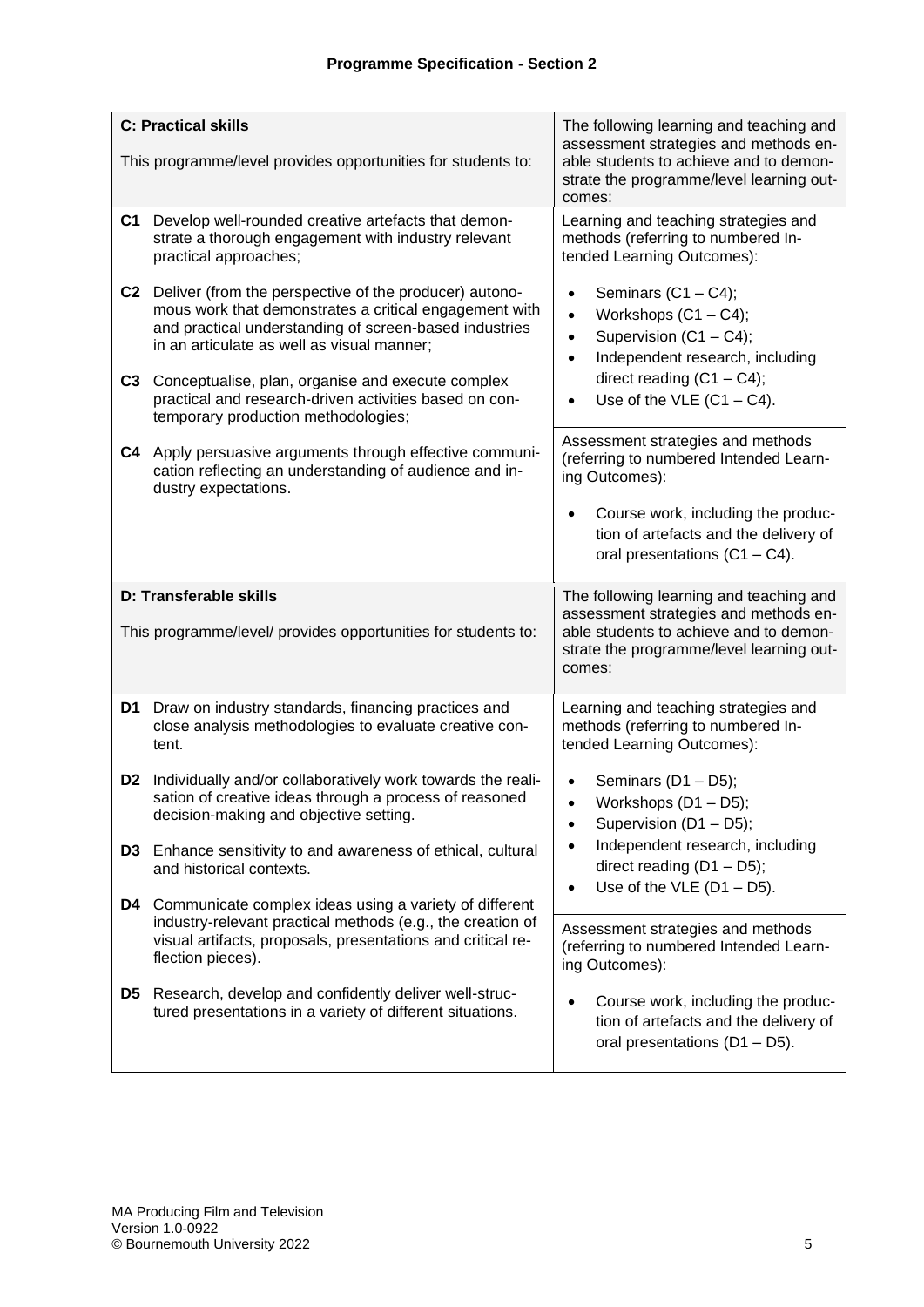# **LEVEL 7/PG Dip INTENDED OUTCOMES**

|                            | A: Knowledge and understanding<br>This stage provides opportunities for students to develop and<br>demonstrate knowledge and understanding of:                                                                                                                                                                                                                                                                                                                                                    | The following learning and teaching and<br>assessment strategies and methods en-<br>able students to achieve and to demon-<br>strate the stage learning outcomes:                                                                                                                                             |  |  |  |  |  |  |
|----------------------------|---------------------------------------------------------------------------------------------------------------------------------------------------------------------------------------------------------------------------------------------------------------------------------------------------------------------------------------------------------------------------------------------------------------------------------------------------------------------------------------------------|---------------------------------------------------------------------------------------------------------------------------------------------------------------------------------------------------------------------------------------------------------------------------------------------------------------|--|--|--|--|--|--|
| A1<br>A3                   | Critical and practical processes within an ever-changing<br>industry context and their relationship to the professional<br>role of the film and/or television producer;<br>A2 Historical and contemporary developments guiding prac-<br>tical decision-making during the development of screen-<br>based creative projects;<br>Legal, financial, ethical principles guiding the develop-<br>ment and implementation of creative industry projects.                                                | Learning and teaching strategies and<br>methods (referring to numbered In-<br>tended Learning Outcomes):<br>Seminars $(A1 - A3)$ ;<br>Workshops $(A1 - A3)$ ;<br>Supervision (A1 - A3);<br>$\bullet$<br>Independent research, including<br>direct reading $(A1 - A3)$ ;<br>Use of the VLE $(A1 - A3)$ .       |  |  |  |  |  |  |
|                            |                                                                                                                                                                                                                                                                                                                                                                                                                                                                                                   | Assessment strategies and methods<br>(referring to numbered Intended Learn-<br>ing Outcomes):<br>Course work, including the produc-<br>tion of artefacts $(A1 - A3)$ .                                                                                                                                        |  |  |  |  |  |  |
|                            | <b>B: Intellectual skills</b><br>This stage provides opportunities for students to:                                                                                                                                                                                                                                                                                                                                                                                                               | The following learning and teaching and<br>assessment strategies and methods en-<br>able students to achieve and to demon-<br>strate the stage learning outcomes:                                                                                                                                             |  |  |  |  |  |  |
| <b>B1</b><br>ability;      | Evaluate the viability of creative ideas through critical<br>analysis and practical enquiry;<br><b>B2</b> Cultivate analytical skills required for the successful<br>evaluation and implementation of creative projects both<br>in terms of their creative originality and financial sustain-<br><b>B3</b> Foster a sensitivity to develop media projects that recog-<br>nise the importance of production ethics, diversity, inclu-<br>sivity and sustainability within screen-based industries. | Learning and teaching strategies and<br>methods (referring to numbered In-<br>tended Learning Outcomes):<br>Seminars (B1 - B3);<br>Workshops (B1 - B3);<br>Supervision (B1 - B3);<br>$\bullet$<br>Independent research, including<br>direct reading $(B1 - B3)$ ;<br>Use of the $VLE$ (B1 - B3).<br>$\bullet$ |  |  |  |  |  |  |
|                            |                                                                                                                                                                                                                                                                                                                                                                                                                                                                                                   | Assessment strategies and methods<br>(referring to numbered Intended Learn-<br>ing Outcomes):<br>Course work, including the produc-<br>$\bullet$<br>tion of artefacts $(B1 - B3)$ .                                                                                                                           |  |  |  |  |  |  |
| <b>C: Practical skills</b> | This programme/level/ provides opportunities for students to:                                                                                                                                                                                                                                                                                                                                                                                                                                     | The following learning and teaching and<br>assessment strategies and methods en-<br>able students to achieve and to demon-<br>strate the level learning outcomes:                                                                                                                                             |  |  |  |  |  |  |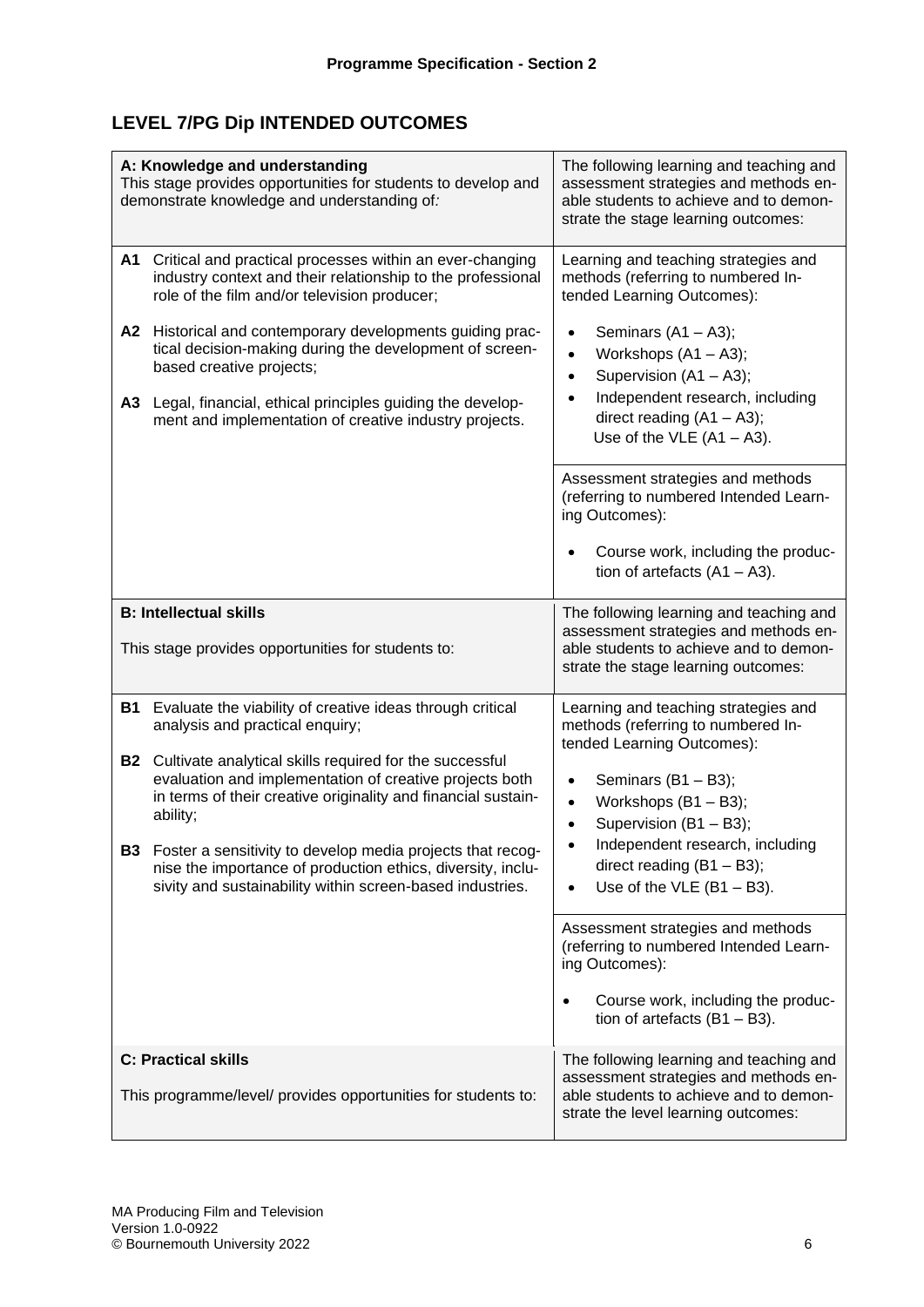| C <sub>3</sub> | C1 Develop well-rounded creative artefacts that demon-<br>strate a thorough engagement with industry relevant<br>practical approaches;<br>C2 Deliver (from the perspective of the producer) autono-<br>mous work that demonstrates a critical engagement with<br>and practical understanding of screen-based industries<br>in an articulate as well as visual manner;<br>Conceptualise, plan, organise and execute complex<br>practical and research-driven activities based on con-<br>temporary production methodologies. | Learning and teaching strategies and<br>methods (referring to numbered In-<br>tended Learning Outcomes):<br>Seminars $(C1 - C3)$ ;<br>Workshops $(C1 - C3)$ ;<br>$\bullet$<br>Supervision (C1 - C3);<br>$\bullet$<br>Independent research, including<br>$\bullet$<br>direct reading $(C1 - C3)$ ;<br>Use of the VLE $(C1 - C3)$ . |  |  |  |  |  |  |
|----------------|-----------------------------------------------------------------------------------------------------------------------------------------------------------------------------------------------------------------------------------------------------------------------------------------------------------------------------------------------------------------------------------------------------------------------------------------------------------------------------------------------------------------------------|-----------------------------------------------------------------------------------------------------------------------------------------------------------------------------------------------------------------------------------------------------------------------------------------------------------------------------------|--|--|--|--|--|--|
|                |                                                                                                                                                                                                                                                                                                                                                                                                                                                                                                                             | Assessment strategies and methods<br>(referring to numbered Intended Learn-<br>ing Outcomes):<br>Course work, including the produc-<br>$\bullet$<br>tion of artefacts $(C1 - C3)$ .                                                                                                                                               |  |  |  |  |  |  |
|                | D: Transferable skills<br>This stage provides opportunities for students to:                                                                                                                                                                                                                                                                                                                                                                                                                                                | The following learning and teaching and<br>assessment strategies and methods en-<br>able students to achieve and to demon-<br>strate the stage learning outcomes:                                                                                                                                                                 |  |  |  |  |  |  |
|                | D1 Draw on industry standards, financing practices and<br>close analysis methodologies to evaluate creative con-<br>tent.                                                                                                                                                                                                                                                                                                                                                                                                   | Learning and teaching strategies and<br>methods (referring to numbered In-<br>tended Learning Outcomes):                                                                                                                                                                                                                          |  |  |  |  |  |  |
|                | D2 Individually and/or collaboratively work towards the reali-<br>sation of creative ideas through a process of reasoned<br>decision-making and objective setting.                                                                                                                                                                                                                                                                                                                                                          | Seminars $(D1 - D4)$ ;<br>$\bullet$<br>Workshops $(D1 - D4)$ ;<br>$\bullet$<br>Supervision (D1 - D4);<br>$\bullet$                                                                                                                                                                                                                |  |  |  |  |  |  |
|                | D3 Enhance sensitivity to and awareness of ethical, cultural<br>and historical contexts.<br>D4 Communicate complex ideas using a variety of different                                                                                                                                                                                                                                                                                                                                                                       | Independent research, including<br>direct reading $(D1 - D4)$ ;<br>Use of the VLE $(D1 - D4)$ .<br>$\bullet$                                                                                                                                                                                                                      |  |  |  |  |  |  |
|                | industry-relevant practical methods (e.g., the creation of<br>visual artifacts, proposals, presentations and critical re-<br>flection pieces).                                                                                                                                                                                                                                                                                                                                                                              | Assessment strategies and methods<br>(referring to numbered Intended Learn-<br>ing Outcomes):                                                                                                                                                                                                                                     |  |  |  |  |  |  |
|                |                                                                                                                                                                                                                                                                                                                                                                                                                                                                                                                             | Course work, including the produc-<br>$\bullet$<br>tion of artefacts $(D1 - D4)$ .                                                                                                                                                                                                                                                |  |  |  |  |  |  |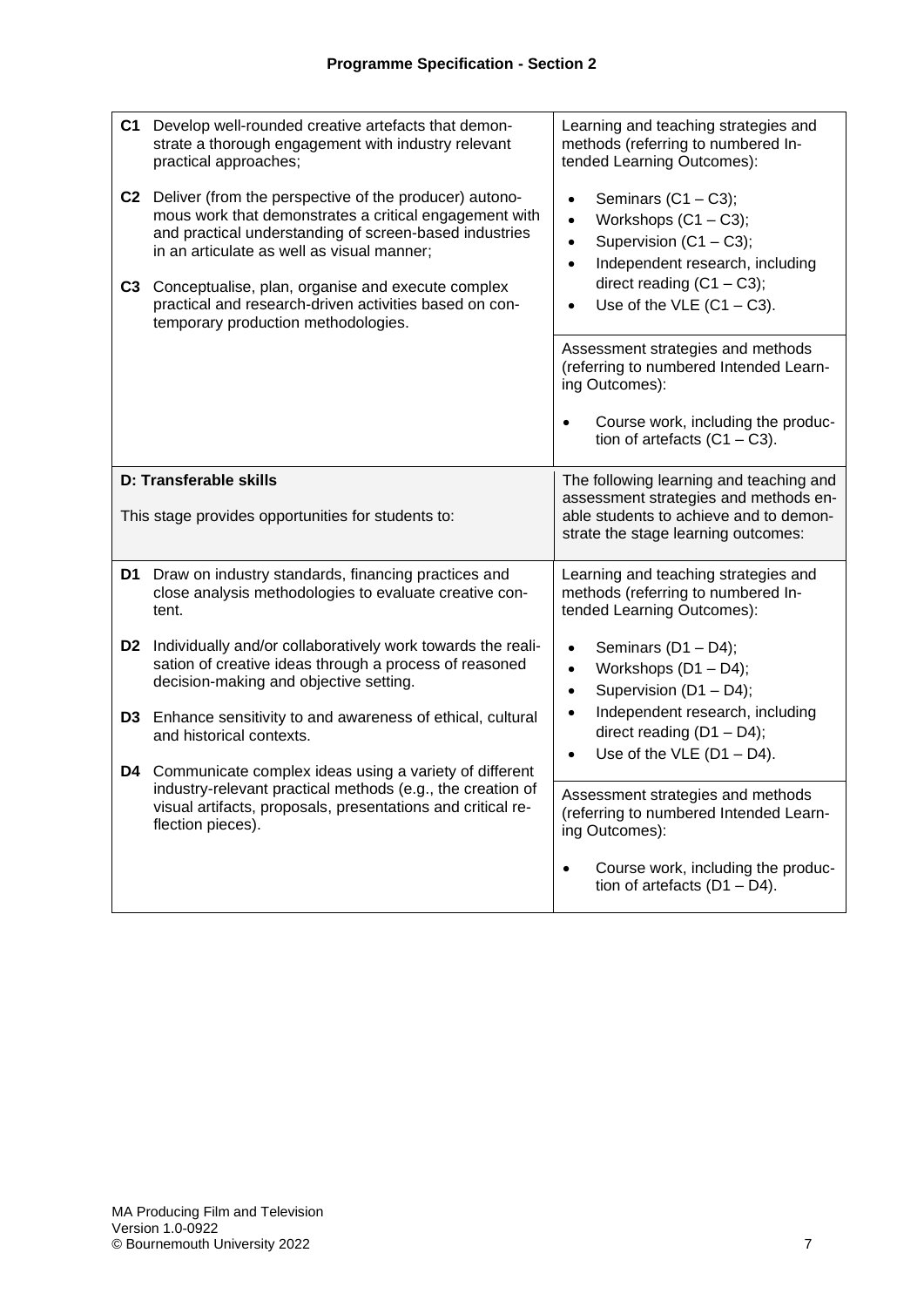# **Programme Skills Matrix**

| <b>Units</b>             |                                            | <b>Programme Intended Learning Outcomes</b> |                     |              |                           |   |                   |                           |              |   |                           |                           |        |                           |                     |              |                           |              |
|--------------------------|--------------------------------------------|---------------------------------------------|---------------------|--------------|---------------------------|---|-------------------|---------------------------|--------------|---|---------------------------|---------------------------|--------|---------------------------|---------------------|--------------|---------------------------|--------------|
|                          |                                            | A                                           | A<br>$\overline{2}$ | A<br>3       | A<br>4                    | B | B<br>$\mathbf{2}$ | B<br>3                    | B<br>4       | C | C<br>$\mathbf{2}$         | C.<br>3                   | C<br>4 | D                         | D<br>$\overline{2}$ | D<br>3       | D<br>4                    | D<br>h       |
|                          | Storytelling                               |                                             | X                   |              |                           |   |                   | $\lambda$                 | X            | X |                           | X                         | X      | X                         | X                   | $\mathsf{x}$ | X                         |              |
| Е                        | Approaches to Industry                     | X                                           | X                   | $\mathsf{x}$ | $\boldsymbol{\mathsf{x}}$ |   | $\mathsf{x}$      | $\boldsymbol{\mathsf{x}}$ | X            |   |                           | X                         |        |                           | X                   | X            |                           |              |
| v<br>Е                   | The Producer's Development Process         | X                                           | X                   | $\mathsf{x}$ | $\mathsf{X}$              | X | X                 | $\boldsymbol{\mathsf{x}}$ | $\mathsf{x}$ | X | $\boldsymbol{\mathsf{x}}$ | X                         | X      | $\boldsymbol{\mathsf{x}}$ | X                   | $\mathsf{x}$ | X                         | $\mathsf{x}$ |
| $\overline{\phantom{a}}$ | 'Making it happen': Selling Creative Ideas | $\boldsymbol{\mathsf{x}}$                   | X                   | $\mathsf{x}$ | $\boldsymbol{\mathsf{x}}$ | X | X                 | $\boldsymbol{\mathsf{x}}$ | X            | X | $\boldsymbol{\mathsf{x}}$ | $\boldsymbol{\mathsf{x}}$ | X      | X                         | $\mathsf{x}$        | $\mathsf{x}$ | X                         | $\mathsf{x}$ |
|                          | <b>Media Production Masters Project</b>    | X                                           | X                   | X            | X                         | X | X                 | X                         | X            | X | $\boldsymbol{\mathsf{x}}$ | X                         | X      | X                         | X                   | X            | $\mathbf{v}$<br>$\lambda$ | $\mathsf{x}$ |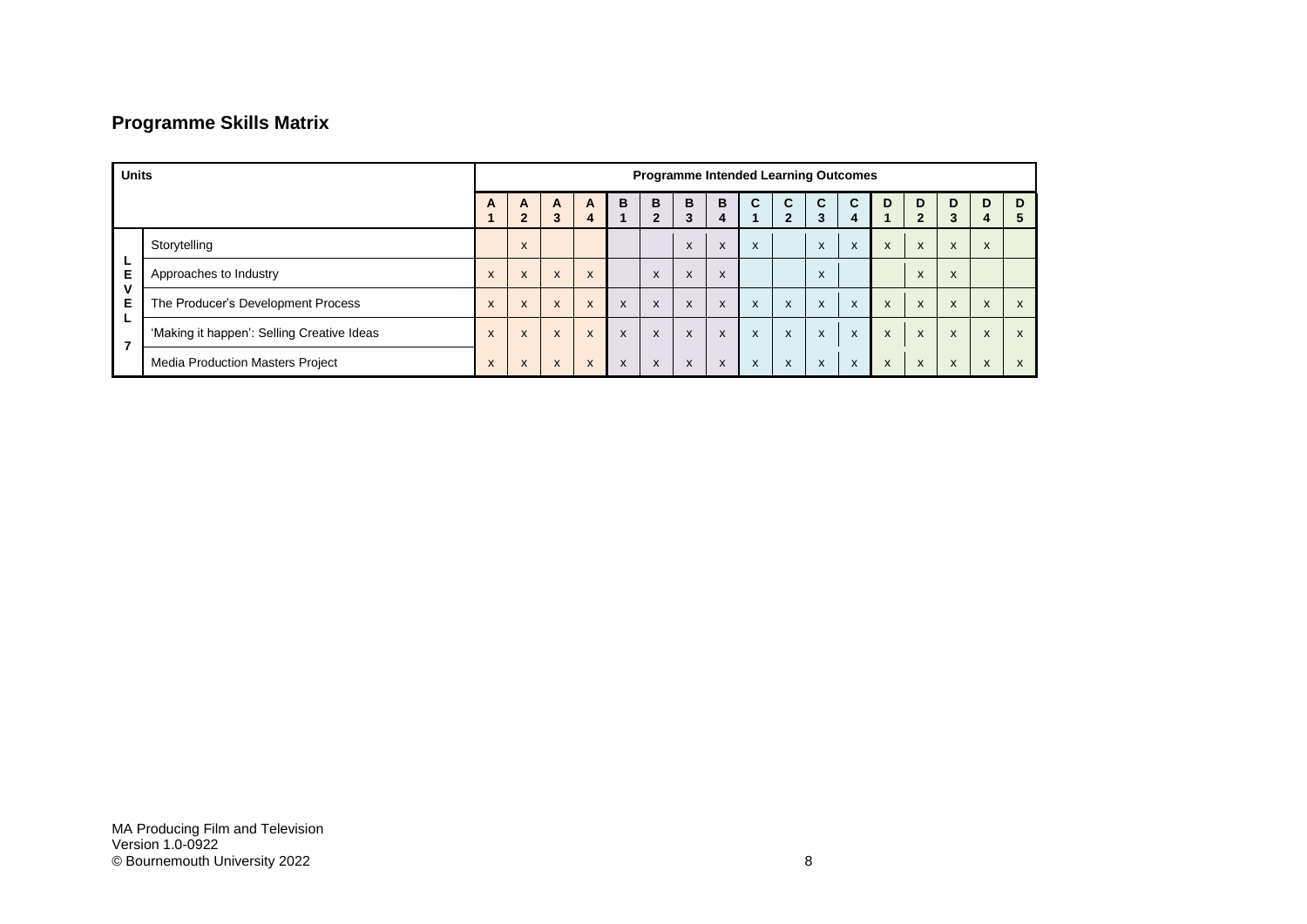#### **Programme Visualisation**



MA Producing Film and Television Version 1.0-0922 © Bournemouth University 2022 9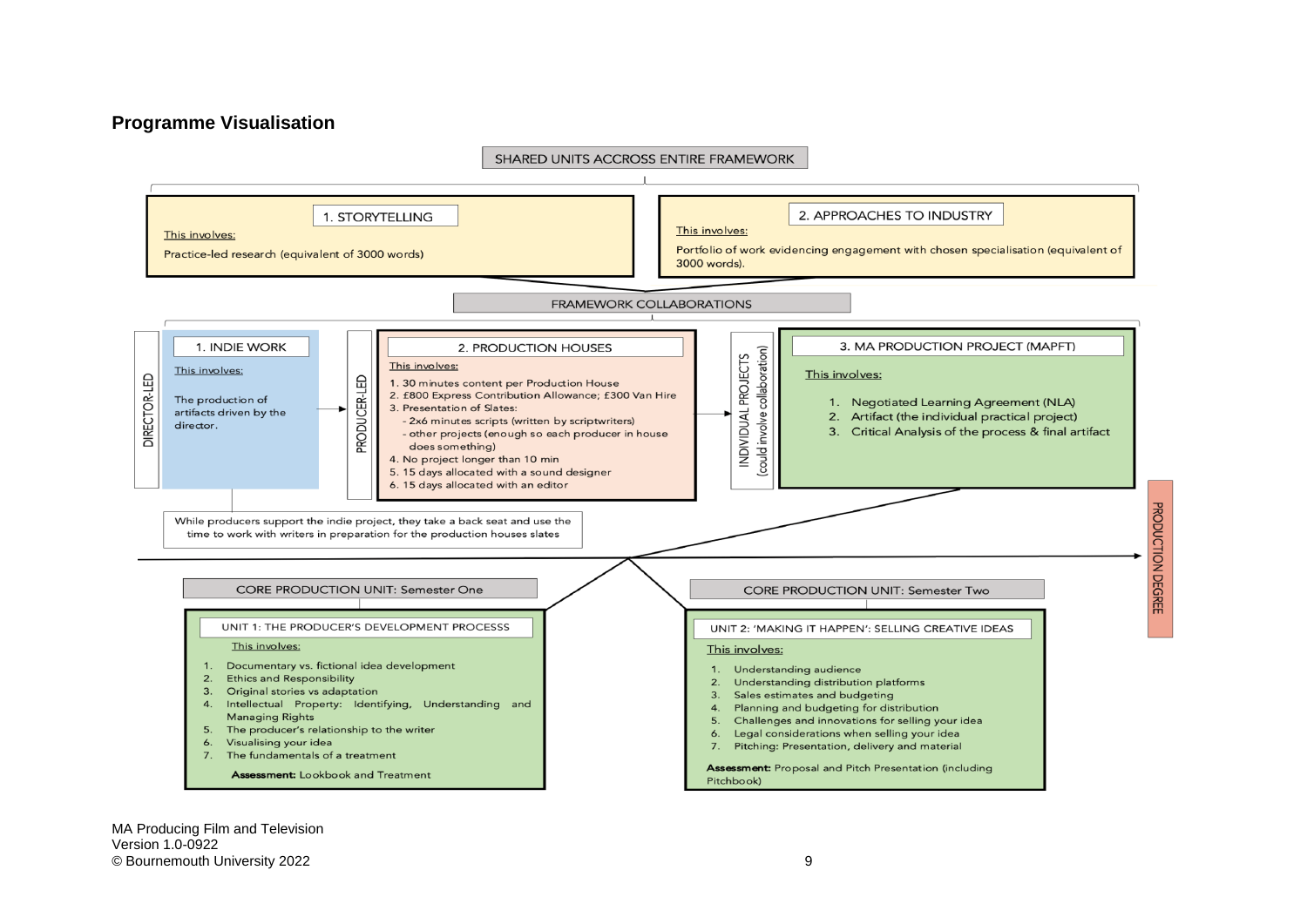### **ADMISSION REGULATIONS**

The regulations for this programme are the University's Standard Postgraduate Admission Regulations with the following amendments:

Applicants whose mother tongue is not English must offer evidence of qualifications in written and spoken English. Acceptable qualifications are:

• IELTS (academic) 6.5 (with a minimum of 6.0 in each of four categories)

In addition to the benchmark criteria above applicants will normally be assessed by means of an interview and/or submission of a portfolio of written work. As far as possible, applicants will be interviewed face to face, although phone interviews will be considered for non-UK applicants. This interview examines motives, background and professional competence, and gauges standards of English, comprehension and intellectual range.

#### **Bournemouth University International College Articulation**

Applicants from Bournemouth University International College programmes which have approved articulation routes must meet the minimum entry requirements in terms of course average and English requirements as stipulated by the Faculty of Media and Communication at Bournemouth University.

**\*Articulation routes are approved to the following programmes on the Postgraduate Framework: MA Directing Film and Television; MA Post Production Editing; MA Producing Film and Television; MA Radio Production; MA Scriptwriting; MA Cinematography for Film and Television; MA Sound Design for Screen.**

The University's standard Admission Regulations are available here [https://intranetsp.bourne](https://intranetsp.bournemouth.ac.uk/pandptest/3a-postgraduate-admissions-regulations.pdf)[mouth.ac.uk/pandptest/3a-postgraduate-admissions-regulations.pdf](https://intranetsp.bournemouth.ac.uk/pandptest/3a-postgraduate-admissions-regulations.pdf)

## **PROGRESSION ROUTES**

Recognition arrangements provide formally approved entry routes through which students are eligible to apply for a place on a programme leading to a BU award. Recognition does not guarantee entry onto the BU receiving programme only eligibility to apply. In some cases, additional entry criteria such as a Merit classification from the feeder programme may also apply. Please see the Recognition Register [\(https://in](https://intranetsp.bournemouth.ac.uk/pandptest/7J_Recognition_Register_Public.xlsx)[tranetsp.bournemouth.ac.uk/pandptest/7J\\_Recognition\\_Register\\_Public.xlsx\)](https://intranetsp.bournemouth.ac.uk/pandptest/7J_Recognition_Register_Public.xlsx) for a full list of approved Recognition arrangements and agreed entry criteria.

In order to take advantage of exciting new approaches to learning and teaching, as well as developments in industry, the current, approved recognition route(s) for this programme may be subject to change. Where this happens students will be informed and supported by the Faculty as early as possible.

## **ASSESSMENT REGULATIONS**

The assessment regulations for this programme are the University's Standard Postgraduate Assessment Regulations.

Regulations for PG taught programmes are here: [https://intranetsp.bournemouth.ac.uk/pandptest/6a-stand](https://intranetsp.bournemouth.ac.uk/pandptest/6a-standard-assessment-regulations-postgraduate.pdf)[ard-assessment-regulations-](https://intranetsp.bournemouth.ac.uk/pandptest/6a-standard-assessment-regulations-postgraduate.pdf) [postgraduate.pdf](https://intranetsp.bournemouth.ac.uk/pandptest/6a-standard-assessment-regulations-postgraduate.pdf)